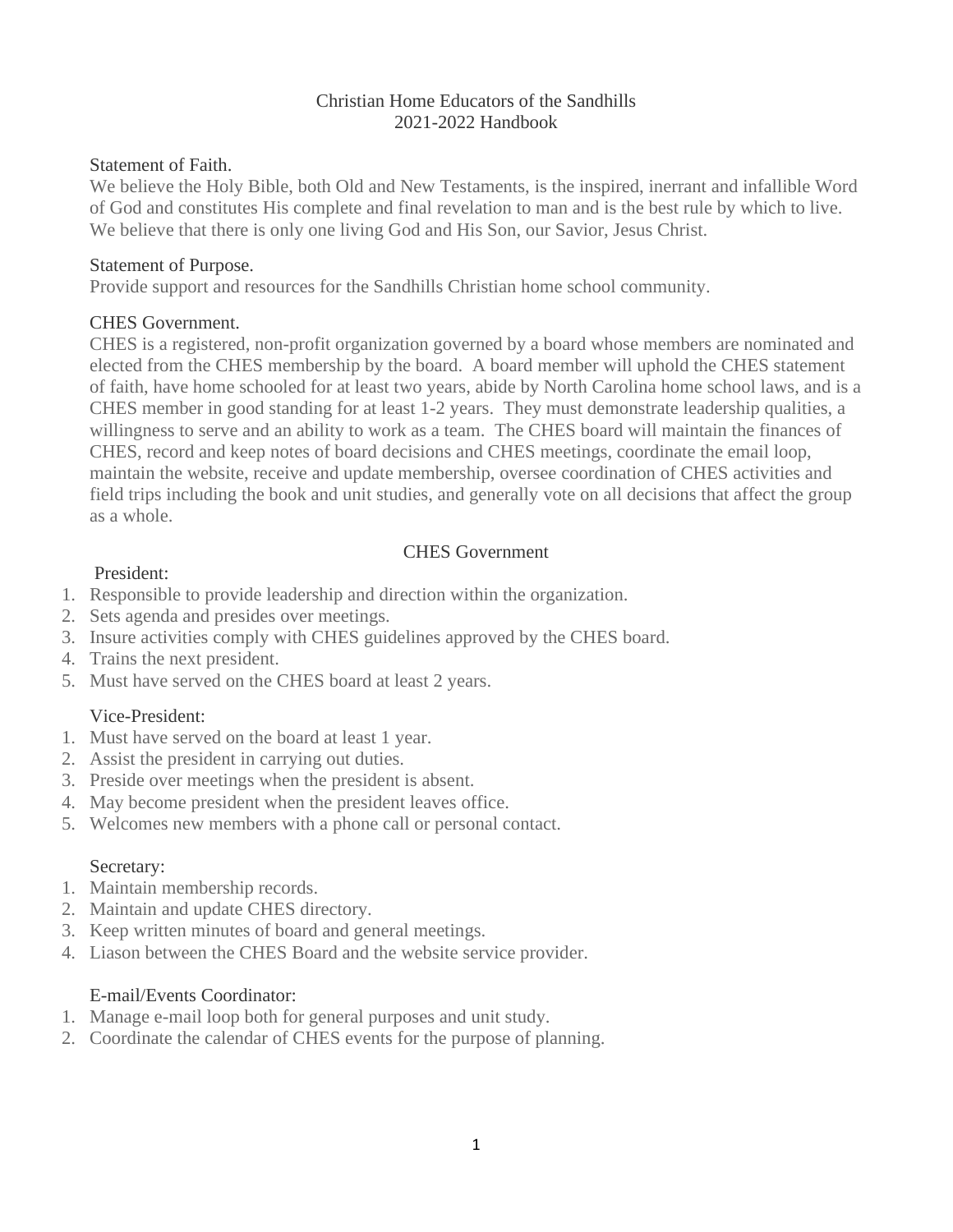# Treasurer:

- 1. Maintains checkbook and reconciles monthly.
- 2. Receives payments to CHES.
- 3. Makes disbursements of funds as approved by the board.
- 4. Submits tax documentation at the end of each school year (fiscal year) as necessary.

# **Non-Board Positions** (Non-board positions will be overseen by the CHES Board)

## Unit Study Coordinator:

- 1. Set the schedule for classes for the unit study
- 2. Fill all teaching/assistant positions
- 3. Secure the unit study facility
- 4. Church and classroom set-up before study begins
- 5. Find substitutes in the event of teacher absence
- 6. Makes sure facility is clean after each day of study by assigning a clean-up team
- 7. Distribute and collect surveys.

# Field Trip Coordinator:

- 1. Coordinates regular field trips for CHES members.
- 2. Coordinates dates with the events coordinator calendar to avoid conflicts.
- 3. After verifying there are no conflicts the e-mail coordinator will send the information over the CHES e-mail loop.

## Librarian:

- 1. Maintain listing of CHES materials
- 2. Be responsible for CHES library closet at Yates Thagard Baptist Church, including possession of the library storage key.
- 3. Send updated library listing to CHES in fall and spring
- 4. Will be contact person for those wanting to borrow materials

# Board Elections

When there is an opening on the CHES board, members of the board will be selected in one of the following 2 ways:

- 1. Current board members may make a nomination from the membership which, upon the nominee's agreement to serve, will be put to a vote of the board for approval/disapproval.
- 2. A member of the group may make a nomination to the board of a member by submitting the nominee's name in writing along with the signatures of (5) supporting members to the board. The board will prayerfully consider the nominee and if approved by the board, the name will be presented to the entire group for their approval/disapproval. The board reserves the right to refuse a nomination, but will give explanation for its reasons. Disagreement with a decision of the board should be submitted in writing.

# Terms of Office

The board members serve at least one year with the option to rotate off the board at the end of our fiscal year. New board members will be nominated by the board and voted on for approval. There is no limit to the number of years that an active home schooler may serve on the board, providing the member remains in good standing.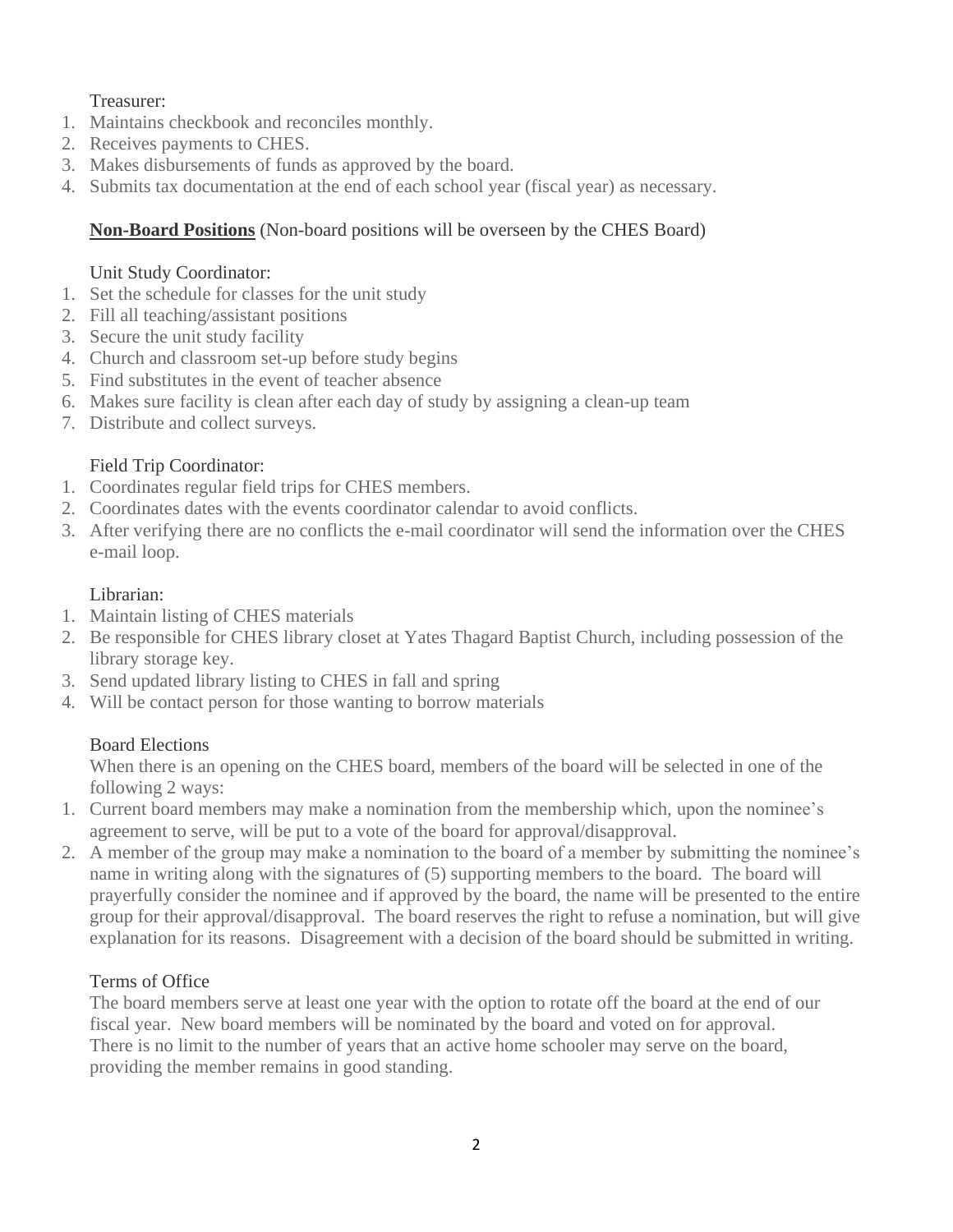Officers of the board will serve one year per election. Elections will be held at the end of the fiscal year. The president and vice-president may not serve more than four consecutive years in any particular office, but may be elected to a different office. Elections for officers require a quorum (75%) of the board present. A simple majority will constitute election.

### Board quorum

The board will meet quarterly or more as deemed necessary. If the board consists of less than 5 members, all members must be present to constitute a quorum. If the board contains 5 or more, 75% attendance will constitute a quorum. A simple majority will carry or defeat a motion.

### Membership Requirements

CHES membership is open to persons who:

- 1. Home educate at least one child, or have pre-school age children who will be home educated. (NCDNPE\* allows someone outside the household of an established homeschool to provide academic instruction to homeschooled children. In this situation, CHES requires membership for each family of homeschooled children (both the student's family and the instructor). The family of the student(s) must be a member of CHES regardless.
- 2. Abide by North Carolina home school laws
- 3. Submit an application for membership to CHES
- 4. Pay the annual dues, or have dues waived by the board
- 5. Agree to abide by CHES guidelines
- **6. CHES is a member-run organization. Therefore, all members are strongly encouraged to actively serve in some capacity.**

Members must abide by the NC home school laws, including but not limited to, registering with NCDNPE and maintaining attendance records, immunization records and the yearly testing and evaluation for each child enrolled in school.

Any members who fail to comply with the above requirements may be asked by the Board to make the necessary amends to keep their membership current. Failure to do so will rescind their membership and their dues will be refunded. As of now we all enjoy the freedom to Home School in North Carolina and abiding by the State law will not only safeguard those freedoms for the future but also protect our members in case of any "audit/check" by the State.

#### \*NCDNPE states:

North Carolina law defines a home school as a non public school consisting of the children of not more than two families or households, where the parents or legal guardians or members of either household determine the scope and sequence of the academic instruction, provide academic instruction, and determine additional sources of academic instruction. [General Statute 115C-563\(a\)](http://www.ncga.state.nc.us/EnactedLegislation/Statutes/HTML/BySection/Chapter_115C/GS_115C-563.html) as amended changes the definition of a home school to allow parents to hire tutors, let their children participate in group settings where they receive instruction (co-ops, 4-H classroom instruction, etc.) and be instructed by an expert that is not a part of the household in the established homeschool (apprenticeships, a homeschool doctor teaching biology, etc.) This will allow homeschool parents more freedom to choose what is best for the education of their children.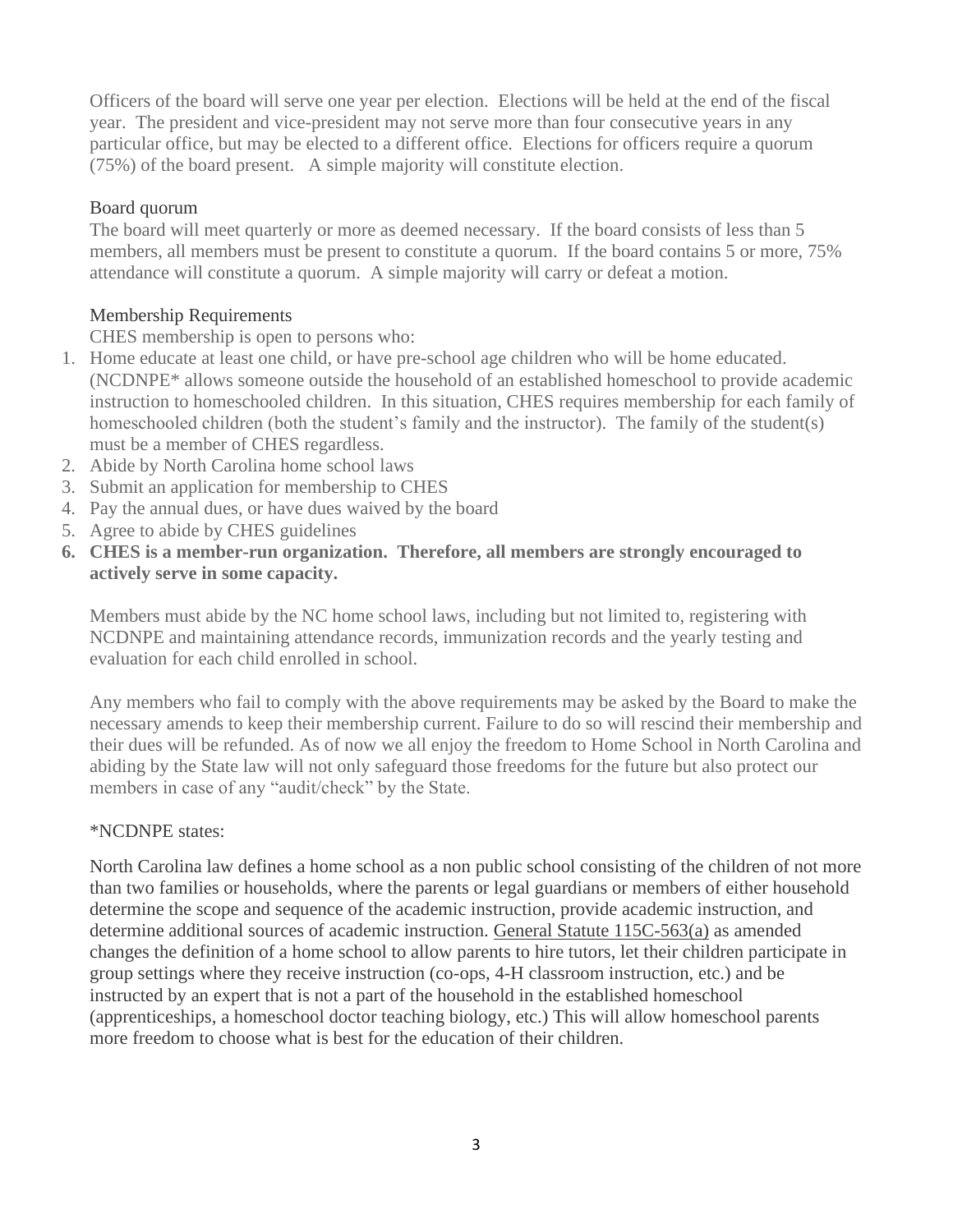# Membership Benefits

CHES members will receive:

- 1. The right to participate in CHES sponsored activities.
- 2. Membership roster.
- 3. CHES handbook.
- 4. The opportunity to contribute to information contained on the CHES website.
- 5. Access the password protected areas of the CHESgroup.org website.
- 6. Access to the Christian Home Educators of the Sandhills Facebook page.

## CHES membership guidelines

- 1. Parents and children are expected to show respect at all times to individuals leading, teaching or speaking during a CHES-sponsored activity. This includes listening attentively, maintaining silence while someone else is speaking and asking questions only after a raised hand has been recognized.\*
- 2. At least one parent is required to attend all CHES functions attended by their children and to assist when needed. The parent needs to be continually on site throughout the time of the activity. One family may be responsible for only one other family's children at any given activity after obtaining prior permission from the activity directors. Parental attendance and participation is mandatory for all unit studies. Certain activities such as drama rehearsals may relax this stipulation at the discretion of the director of the activity.
- 3. Members are expected to present the highest standards of behavior when attending a CHES field trip, representing home-schooling in the best possible way by exhibiting respectful behavior to all adults, dressing modestly and refraining from offensive language, and making no displays of romantic affection between students. Additionally, children and teens participating in CHES activities are expected to treat each other as brothers and sisters in Christ at all times. Any "boyfriend-girlfriend" talk or behavior will be considered inappropriate at all CHES sponsored activities.
- 4. CHES membership is required for participation in CHES sponsored field trips, activities, and unit studies.
- 5. CHES dues as well as activity or unit study fees must be received by the payment deadline for the particular activity. CHES dues are not prorated.
- 6. The membership roster including names, telephone numbers, addresses and e-mail addresses may not be given to anyone outside of CHES nor used for promotion of any opportunity or product deemed educational or otherwise.
- 7. Members who cannot participate in the e-mail loop are responsible for securing an 'e-mail' buddy who can relay important information contained in the e-mail loop to them.
- 8. During CHES activities, members are discouraged from engaging in fund-raising or solicitation for events or programs not directly related to CHES.

*\*Parents are responsible for their children's behavior. If the child refuses to follow these guidelines after appropriate warnings, the leadership reserves the right to ask the parent to remove the child from the activity. Failure to abide by the above guidelines after appropriate warnings may result in dismissal from the activity or from CHES by a vote of the board.*

# Field Trip Guidelines

- 1. 3 Strike Policy: If a member has signed up for a field trip, but does not show up without cancelling with the coordinator, they will be put on a 3 Strike list to be maintained by the field trip coordinator. If this happens three times, the member will no longer be eligible to attend field trips planned by CHES Field Trip coordinators for the remainder of CHES' fiscal year. Neither will the member be able to schedule a field trip through CHES for the remainder of the fiscal year.
- 2. Field Trips Involving Money: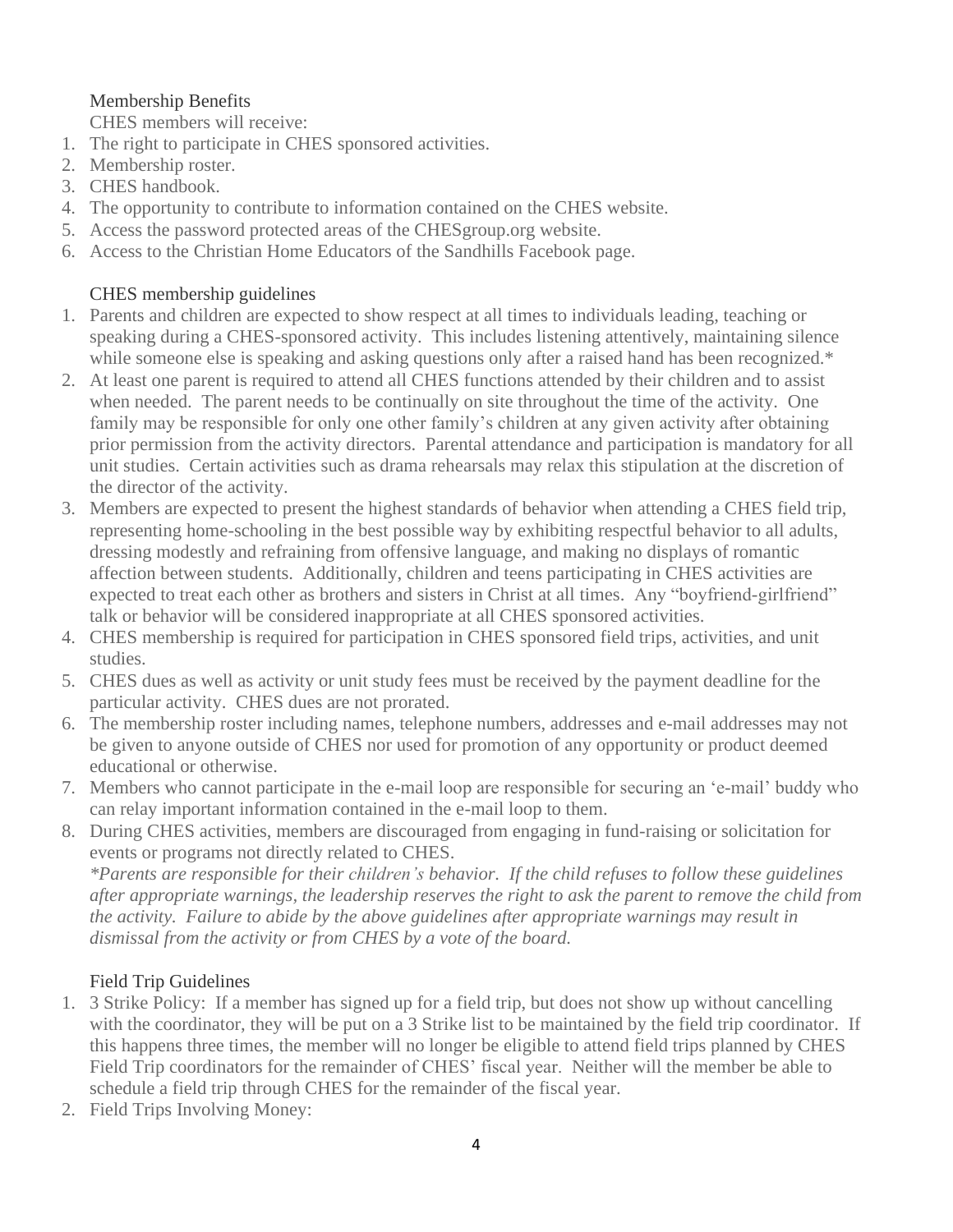- a. A member will not be registered for a field trip requiring money, until the coordinator has the members money in hand.
- b. Money must be received by the coordinator in the manner in which requested. No special accommodations will be made for those who fail to mail or submit payment on time.
- c. Late Arrivals: All members registered to attend a field trip, who have not taken proper procedures to cancel with the coordinator should be at the planned event at the specific time set forth by the field trip coordinator. Coordinators will not wait past the set time for entrance into or the start of an event.
- d. Members must register for the current field trip by the deadline set forth by the coordinator. No Exceptions!
- e. A member will not be registered for a field trip unless they contact the field trip coordinator directly, not replying to the email loop coordinator.
- f. All members are personally responsible for reading and following the conduct guidelines set forth in the CHES Handbook. Furthermore, children should be under parent supervision at all times. Children should not be running, climbing or horseplaying within the facility during the event.

#### Clubs and Events

For a club or event to bear the CHES name, it must have advance CHES Board approval. Once approval has been received, participants in CHES clubs or events are required to be CHES members. All fundraising should be handled by individual clubs. Due to the tax status of CHES, no funds will be circulated through the CHES account for individual club fundraising.

#### Conflict resolution

Each member is expected to resolve any conflict with another member immediately, Biblically (Matthew 18) and directly with the person involved. If there is no resolution after attempting to resolve the conflict Biblically, a grievance may be submitted to the CHES President in writing, who will bring it before the board for discussion. The board decision will then be communicated to the concerned individuals.

We STRONGLY discourage members discussing their personal matters publicly, especially in relation to another CHES member or other members of the community. Gossip of such nature is detrimental to the unity of the group and thus is strongly discouraged. In addition, this type of activity is a poor reflection of the group which should be Christ-like in character. Members who persist in such behavior may be asked to leave the group in order to maintain unity and order within the group. Moreover if thy brother shall trespass against thee, go and tell him his fault between thee and him alone: if he shall hear thee, thou hast gained thy brother. But if he will not hear thee, then take with thee one or two more, that in the mouth of two or three witnesses every word may be established. And if he shall neglect to hear them, tell it unto the church: but if he neglect to hear the church, let him be *unto thee as an heathen man and a publican. Matthew 18:15-17*

#### Guidelines for information posted to the E-mail loop

These guidelines are established to better serve CHES members by informing them of matters pertinent to home schooling and/or CHES.

1. You must be a current CHES member to receive the e-mail from the CHES email loop. If a member doesn't have e-mail or doesn't want to receive e-mail from CHES, he will need to obtain an 'e-buddy' who will be willing to inform him of all information, changes, etc. which are sent.